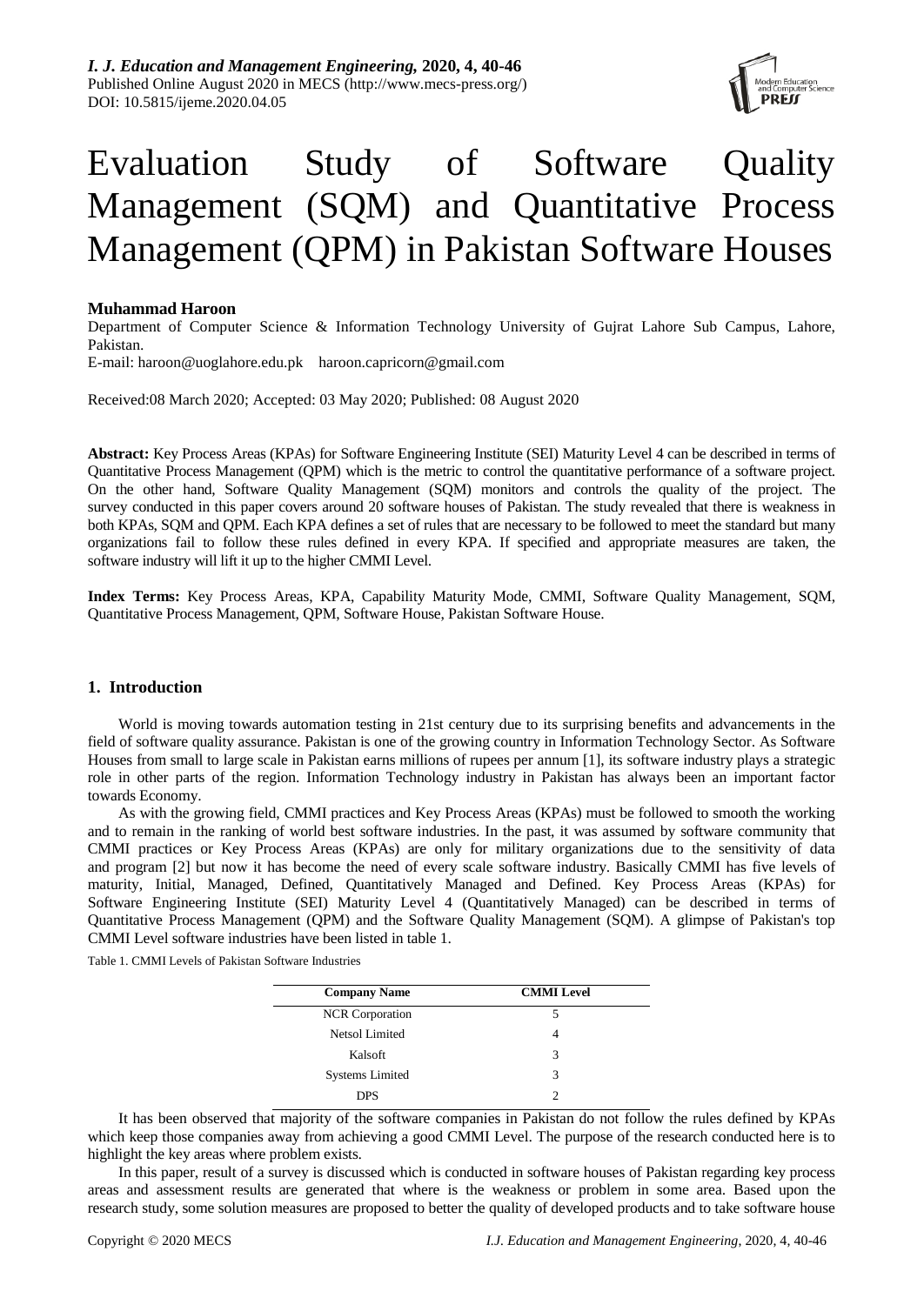at higher level of CMMI.

## **2. Importance of Software Test Automation in Improving KPAs**

Defect detection before delivery of the system is one of the critical phase of SDLC. If defect remains undetected in the production environment, the results could be devastated may result in client dissatisfaction and market devaluation [4]. It lowers the value of a software house which has direct affect on that software house's CMMI scale.

According to an estimate, it can be said that testing phase takes over half of the project budget [3]. Poor or no testing of a system increases project overall cost. Software industries in United States lose 21.2 billion dollars annually due to poor manual testing which skips many minor and major test cases in the system developed [3]. As described earlier, finding of a smallest test case is NP-Complete problem, so it is very difficult for SQA engineer to find all test cases for a system or a module of a system. GUI object size and color testing is also not easy with manual testing.

#### **3. Software Quality Management (SQM)**

Software Quality Management (SQM) refers to the process of checking and maintaining the quality of project being developed to achieve specific and defined goals [5]. These goals are defined to develop a software product in software house and mandatory to fulfill to have good reputation. Several strategies need to be established to smoothen the software process [6]. To move towards high CMMI levels, an organization must have organized and managed organizational processes, software development standards and best industry practices [7].



Fig.1. Components of Software Quality Management (SQM)

The activities in SQM covers three activities, Quality Assurance, Planning and Quality Control [8]. The quality management is somehow different from the other fields like in manufacturing or engineering field needs to follow the predefined requirements and specifications for a particular product but the software industry has a light flexibility in this regard which is based on the a particular customer's requirements and the standards of that organization [9]. Any software product meets with customer requirement is said to be the perfect one.

According to a study in [10], a series of steps are defined to manage software quality. The detail is in following:

Policies and plans of quality must be defined first to proceed further.

A training for Development and Quality Assurance team is required for better understanding of the system.

Establishment of quality process management is necessary.

A process for statistical control of software must be defined.

Overview of all software artifacts before development is required.

Proper listing of all errors and bugs found in the system and adding them in a repository to avoid mistakes in future. A continuous process of improving all mentioned steps.

Some other factors must also be considered to manage the quality which includes the budget allocation, schedules of deadline, inadequate software tools, weak or no training of staff, lack of awareness about the process and insufficient management support.

## **4. Quantitative Process Management(QPM)**

This type of process has the purpose to control the process management of software project quality in quantitative manner [5]. This actually aims to measure project requirements with the product delivered or developed. It is a trade-off between quality of software product and the delivery deadline. If a software house focuses so much on maintaining the quality and take advance measures to ensure the quality then it'd be difficult for it to deliver product on or before deadline or quality may be suffer in delivering product on deadline but this factor can be controlled. The SEIs recommendations on CMMI Level 4 needs that a software house must be able to quantitatively manage, understand and control its processes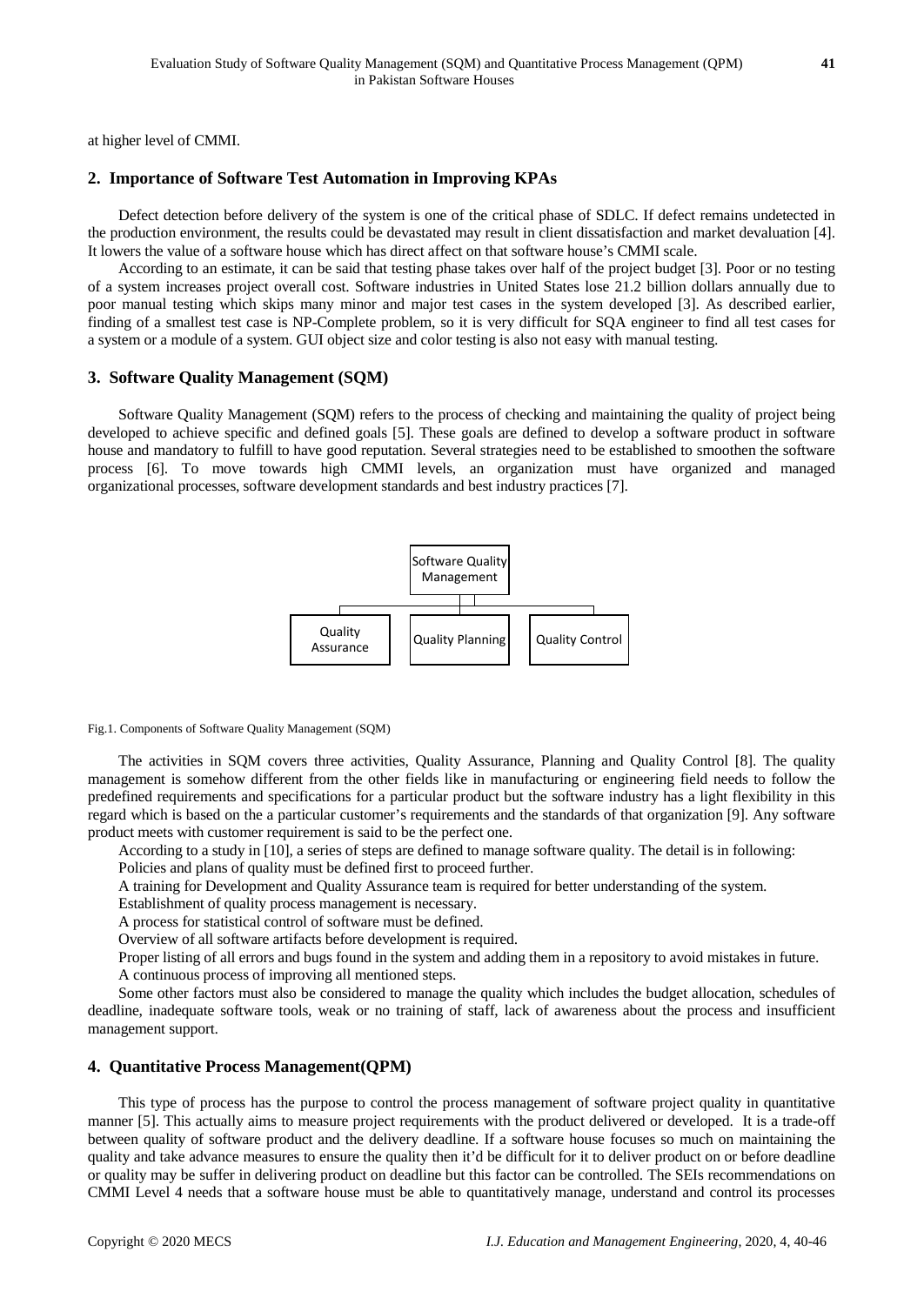## [11][14].

It includes some areas like:

Identification of sub-processes based on historical stability and data capability.

Maintaining the understanding of variation using analytical techniques.

Creating repository of quality management and statistical data in an organization.



Fig.2. Components of Quantitative Process Management (QPM)

## **5. Difference between SQM and QPM**

There is a very narrow line that separates SQM from QPM in terms of their concept [15]. Both are the management processes. SQM aims to manage the quality of software as per the requirements and the needs of customer whereas the QPM is a measure to manage the product deliverables quantitatively to meet process performance objectives [13].

## **6. Survey**

A survey is conducted to evaluate Software Quality Management (SQM) and Quantitative Process Management (QPM) is conducted in Pakistan's Software Houses. This survey covered 20 software houses of Pakistan.

#### *6.1 Survey Methodology*

This survey is based on questionnaire forms. A questionnaire having few questions with possible options is prepared and being filled using Google Forms from higher management of software house. Then the results are retrieved, analyzed and discussed.

#### *6.2 Survey Audience*

This survey questionnaires filled by higher authorities of Software Houses of Pakistan. Twenty software houses are selected to conduct this survey. Besides this, observation of activities and environment was performed in parallel to the written survey in the actual software development process. Data about the software companies and their nature were gathered through print and electronic media.

## *6.3 Questions Included*

Questions related to Key Practices of the Quality Management (SQM) and Quantitative Process Management (QPM) are added in the questionnaire form. Format of each question is like a question with five possible options (Always=5, Often=4, Sometimes=3, Rarely=2, Never=1).

These questions are listed as:

1. Sufficient and Adequate resources and software tools provided for quantitative process management activities (E.g. finance of project management tools and organizational measurement program) by the Software House.

2. Software Project in organization follows a documented plan for conducting quantitative process management?

3. The process capability of the software company's standard software process termed in quantitative terms?

4. Measurements used to establish the status of activities for managing software quality.

5. Software project follows a pre-defined written policy for measuring and controlling the performance of the software project's defined software process.

6. Activities for quantitative process management passed with the project manager on both a periodic and eventdriven basis?

7. Activities for managing software quality planned for the project?

8. Software project uses measurable objectives for managing the quality the software product.

9. Team members in the software house receive required training in software quality management.

Activities done for software quality management approved by senior management on a periodic basis (E.g. Monthly, Annually etc.)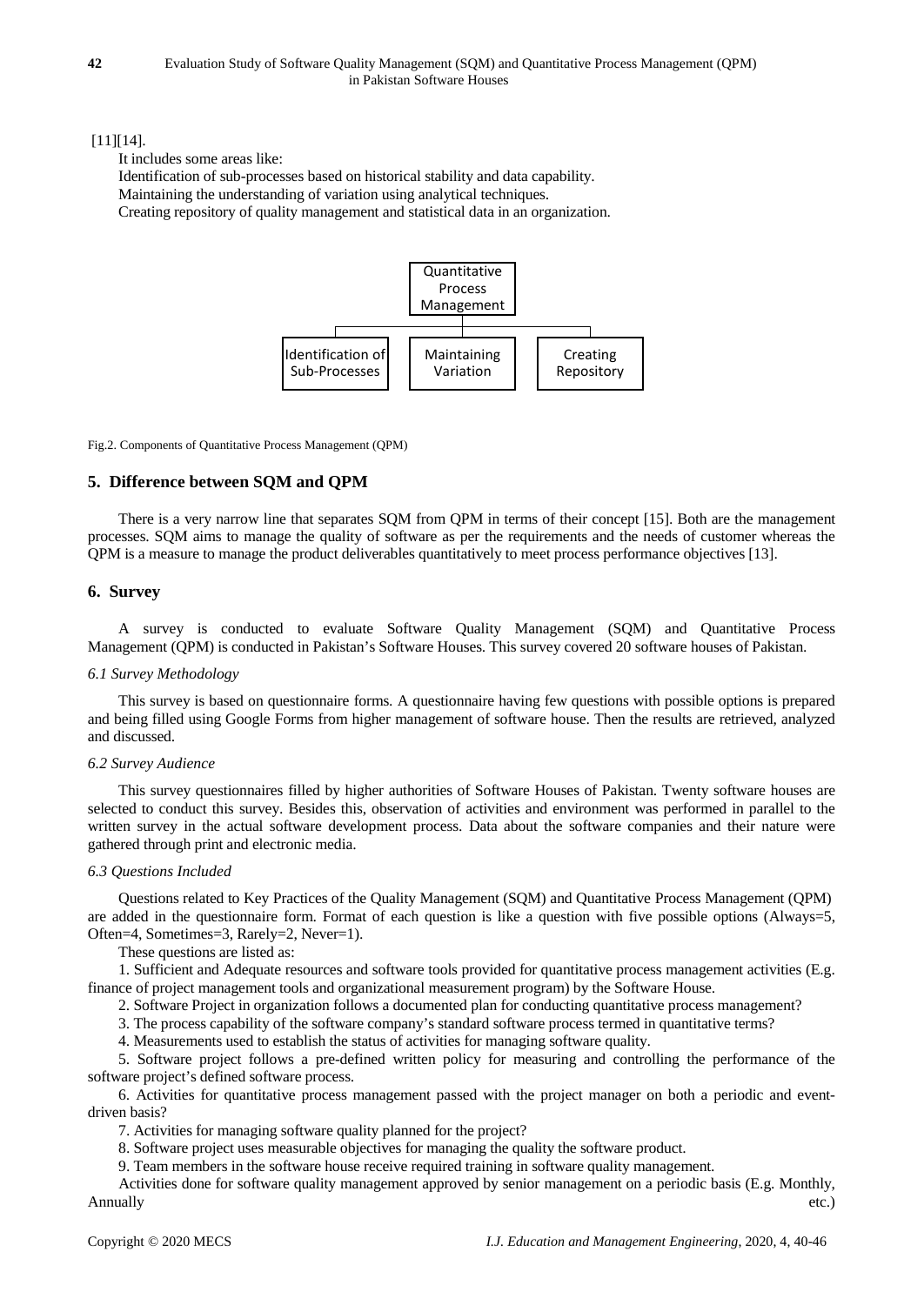## *6.4 Results*

Above mentioned questionnaire is being filled by 20 software houses and the calculated results are maintained in following table.

Table 2. Survey Results

| Q#             | <b>Always</b>  | Often | <b>Sometimes</b> | Rarely         | <b>Never</b>   |
|----------------|----------------|-------|------------------|----------------|----------------|
|                | 6              | 8     | 4                |                |                |
| $\overline{c}$ | $\mathfrak{D}$ | 2     | 8                | 5              | 3              |
| 3              | 5              | 4     | 6                | 2              | 3              |
| 4              | 4              | 4     | 4                | $\overline{c}$ | 6              |
| 5              | 10             | 5     | 3                |                |                |
| 6              | 8              | 6     | 3                | $\overline{c}$ |                |
|                | 8              | 8     | $\mathfrak{D}$   |                |                |
| 8              | 6              |       | 4                |                | $\overline{c}$ |
| 9              | 7              | 4     | 5                |                | 3              |
| 10             | 11             | 5     |                  | $\overline{c}$ |                |
|                | 33.5%          | 26.5% | 20%              | 9%             | 11%            |

The above table shows the complete statistics received from survey.



Fig.3. KPA Survey Results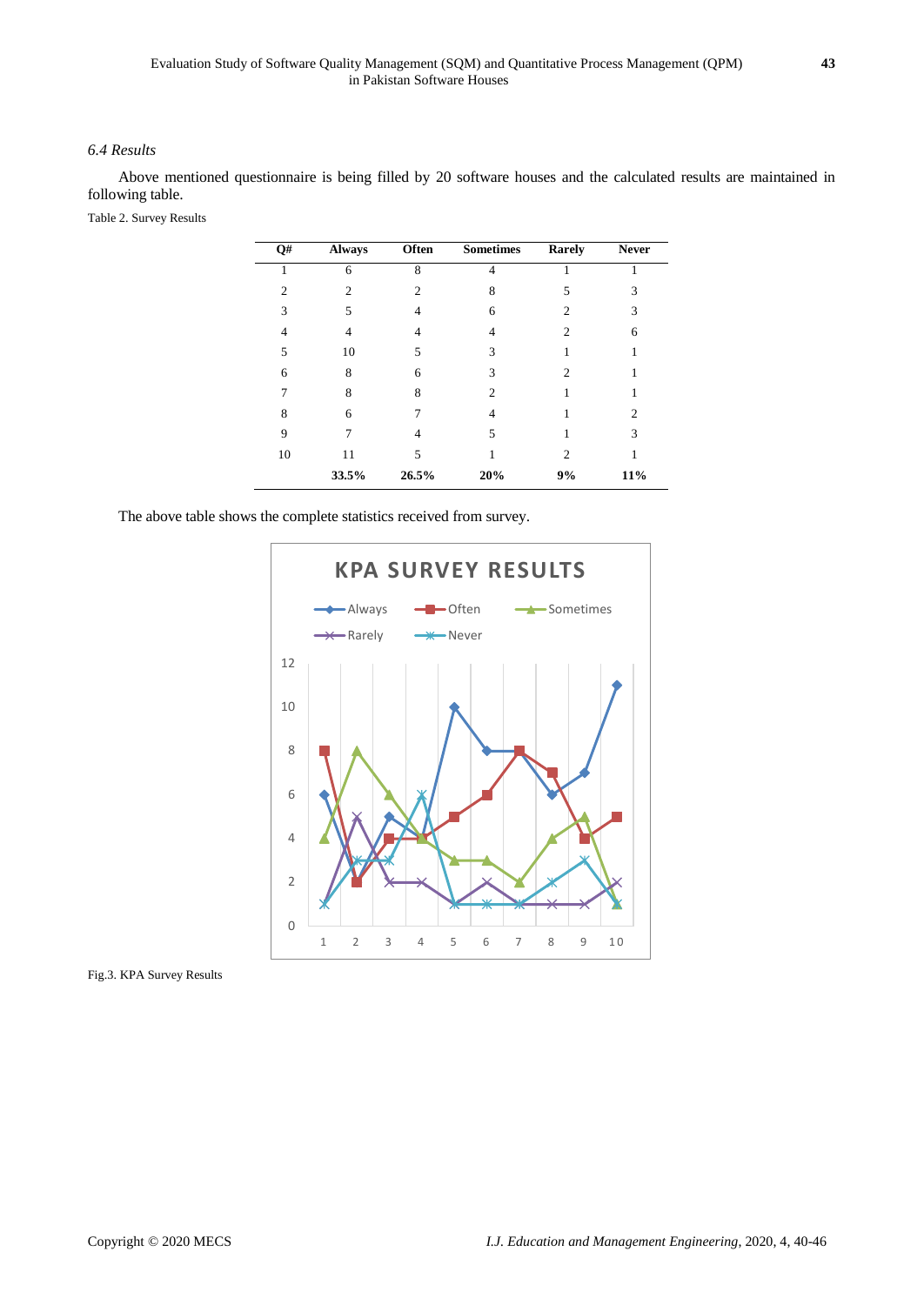

#### Fig.4. Combined Statistics of Result

#### *6.5 Discussion Based On Results*

There were 10 questions included in the survey which is filled by management or owners of software companies in Pakistan. All the questions were related to SQM and QPM. We can see in combined statistics (Fig.4) that 33% (highest) software houses "Always" use the features of SQM and QPM and tried to make their position good in CMMI Level race. 27% often use these practices and only 11% never use the practices of SQM and QPM.

Here, we'll discuss the detailed question wise results.

**Q#1:** Sufficient and Adequate resources and software tools provided for quantitative process management activities (E.g. finance of project management tools and organizational measurement program) by the Software House.

**Discussion:** 6 and 8 software houses out of 20 marked that they provide Sufficient and Adequate resources to its staff as "Always" and "Often" respectively which is quite a good sign because 14 out of 20 (70%) companies are capable enough to provide resources which is the basic need of staff. This is in accordance with the standards set by SEI.

**Q#2:** Software Project in organization follows a documented plan for conducting quantitative process management? **Discussion:** Based upon the results received, we can see lack here that only 2+2 out of 20 software houses agreed to follow documentation, 8 software houses follow "sometimes" and 5+3 follows rarely or never used. This area is alarming as we can see that Pakistan software houses rarely follows documentation to develop a software product and this is one of the important matric of SEI.

Q#3: The process capability of the software company's standard software process termed in quantitative terms?

**Discussion:** We got mixed results here as 5 companies agreed to this, 4 marked often.

**Q#4:** Measurements used to establish the status of activities for managing software quality.

**Discussion:** There is no prominent behavior found here as 4+4 software houses said that they establish the status of activities. And 2+6 rarely or never do this and rest do sometimes.

**Q#5:** Software project follows a pre-defined written policy for measuring and controlling the performance of the software project's defined software process.

**Discussion:** Here, we found a positive sign because there is a clean curve of answers behavior here. 15 out of 20 (75%) software companies follow pre-defined written policy for measuring and controlling the performance of the software. This must also be followed in rest of the companies.

**Q#6:** Activities for quantitative process management passed with the project manager on both a periodic and eventdriven basis?

**Discussion:** A good trend also presented here. A good amount of software houses admitted that activities for quantitative process management are passed with the project manager on both a periodic and event-driven basis. Sometimes, depends upon requirements, report is approved by project manager on a defined period of time or event based. A very few population does not follow this practice.

Q#7: Activities for managing software quality planned for the project?

**Discussion:** This is also a good sign from the side of software houses that  $8+8$  (80%) software houses has the planned activities and very negligible amount of percentage don't follow this.

**Q#8:** Software project uses measurable objectives for managing the quality the software product.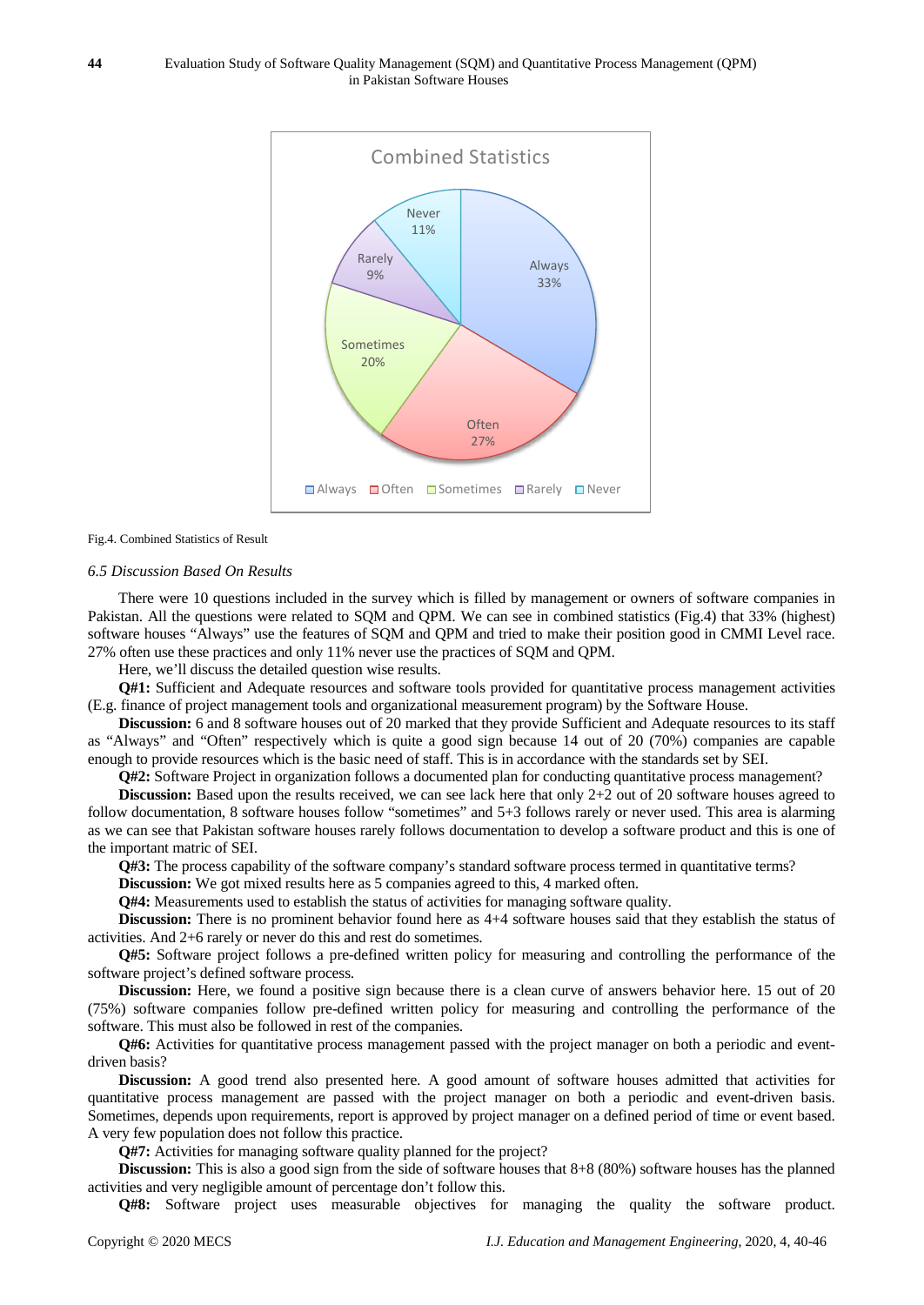**Discussion:** A good amount of software houses use measurable objectives for managing the quality the software product

**Q#9:** Team members in the software house receive required training in software quality management.

**Discussion:** Training of staff is one of the important factor because without training, the performance is affected. Around half, 11 out of 20 software houses arranges training for its staff and 3 software houses (15%) never conducts training which is not a good sign.

**Q#10:** Activities done for software quality management approved by senior management on a periodic basis (E.g. Monthly, Annually etc.)?

**Discussion:** This is also a good sign from the side of software houses that  $11+5$  (80%) software houses has the approved activities and very negligible amount of percentage don't follow this.

### **7. Conclusion**

This paper was purely based on the survey which is conducted successfully in twenty software houses of Pakistan to know the fulfillment and practices of two key process areas, Software Quality Management (SQM) and Quantitative Process Management (QPM). The results are compiled, analyzed and discussed which is the representation of the stand of Pakistan's software industry and it also helps us to give the direction towards getting a good CMMI Level. We have (concluded based upon survey results) that some software companies are doing good in these areas as the results are satisfactory for some but majority of software companies lack in fulfilling few areas which is the weakness of the system. The weak areas push those companies away from achieving a good CMMI level. The root of this survey was to know the weak areas so that some advance measures could be suggested which will help these companies to achieve a good level of CMMI. These all areas can be properly managed to move towards high CMMI Level.

## **References**

- [1] Heeks, R.B. (2002) i-Development not e-development, Journal of International Development, 14(1): 1-12.
- [2] Current Trends In The Adoption Of The CMMI Product Suit, Dave Zubrow, 27th Annual international computer software and application conference 2003.
- [3] Kit, E., Software Testing in the Real World: Improving the Process. Addison-Wesley, Reading, MA, USA, 1995.
- [4] Tassey, G., The Economic Impacts of Inadequate Infrastructure for Software Testing. U.S. National Institute of Standards and Technology report, RTI Project Number 7007.011, 2002.
- [5] Paulk M. C., Weber C. V., Garcia S. M., Chrissis M. B., and Bush M. (1993). Key Practices of the Capability Maturity Model, Version 1.1. Technical Report CMU/SEI-93-TR-025 ESC-TR-93-178, Software Engineering Institute, Carnegie Mellon University, Pittsburgh, Pennsylvania.
- [6] Paulk M. C., Weber C. V., Curtis B., & Chrissis M. B. (1995). The Capability Maturity Model: Guidelines for Improving the Software Process. Addison – Wesley, Boston
- [7] Sommerville, I. (2011). "Chapter 24: Quality Management". Software Engineering (9th ed.). Addison-Wesley. pp. 651–680. ISBN 9780137035151.
- [8] Zsolt, U. (February 2014). "Software quality management". Software Development Processes and Software Quality Assurance. University of Pannonia. pp. 117–121. Retrieved 7 December 2017.
- [9] Sommerville I. (2006). Quality Management. Software Engineering, 8th edition. Chapter 27 Slides. AddisonWesley, England.
- [10] Humphrey W. S. (2008). The Software Quality Challenge. CROSSTALK: The Journal of Defense Software Engineering. pp 4 9.
- [11] Sowunmi O. Y., Misra S., Fernandez-Sanz L. , Crawford B. and Soto R. (2016). An empirical evaluation of software quality assurance practices and challenges in a developing country: a comparison of Nigeria and Turkey.SpringerPlus20165:1921. DOI: 10.1186/s40064-016-3575-5.
- [12] Malik Hneif, Siew Hock Ow, "Review of Agile Methodology in Software Development", IJRR in Applied Sciences, Vol 1 Issue 1, Oct 2009.
- [13] Moses Kehinde Aregbesola, "Evaluation of Quantitative Process and Software Quality Management in the Nigerian Software-House", International Journal of Computer Applications, Volume 168 No.1, June 2017. [14] Aregbesola M. K. and Oluwade B. A. (2014). An Experimental Evaluation of Defect Prevention and Change Management in Software Process Optimization in the Nigerian Software Industry. ARPN Journal of Systems and Software Vol.4, No.1, pp. 5-11.
- [14] Hikichi K., Yonemitsu T., Fukuchi Y., Fushida K. and Iida H.(2005). An assistance method of incorporating quantitative management indicator into software development process. Hitachi, Ltd., Shinagawa, Tokyo, Japan.